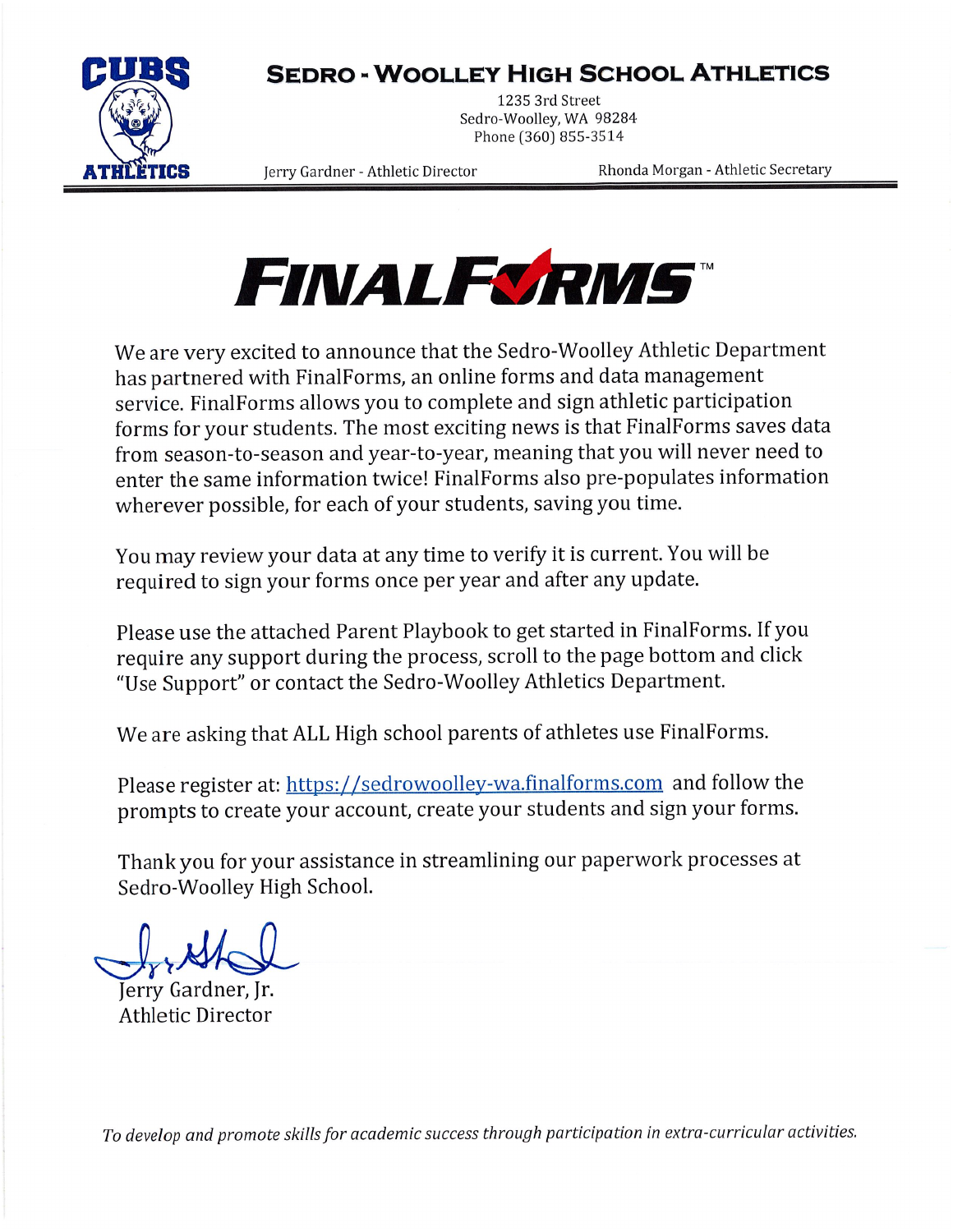

## **PARENT REGISTRATIO**N

### **HOW DO I SIGN UP?**

1. Go to <https://sedrowoolley-wa.finalforms.com>

Parent D LOGIN **NEW ACCOUNT** 

- 2. Click **NEW ACCOUNT** under the Parent Icon
- 3. Type your NAME, DATE OF BIRTH and EMAIL, then click **REGISTER**



Your FinalForms parent account with Demoville Schools has been<br>successfully created. Please click here to confirm your account and complete your registration Thank you,<br>Demoville Schools Athletics

4. Check your Email for a FinalForms Email, and click **CONFIRM YOUR ACCOUNT** in the email text

*NOTE: You will receive an email within 2 minutes prompting you to confirm and complete your registration. If you do not receive an email, check your spam folder. If you still do not see the FinalForms email, please email [support@finalforms.com](mailto:support@finalforms.com)*

- 5. Create your new FinalForms password and click **CONFIRM ACCOUNT**
- 6. Click **REGISTER STUDENT** for your first child